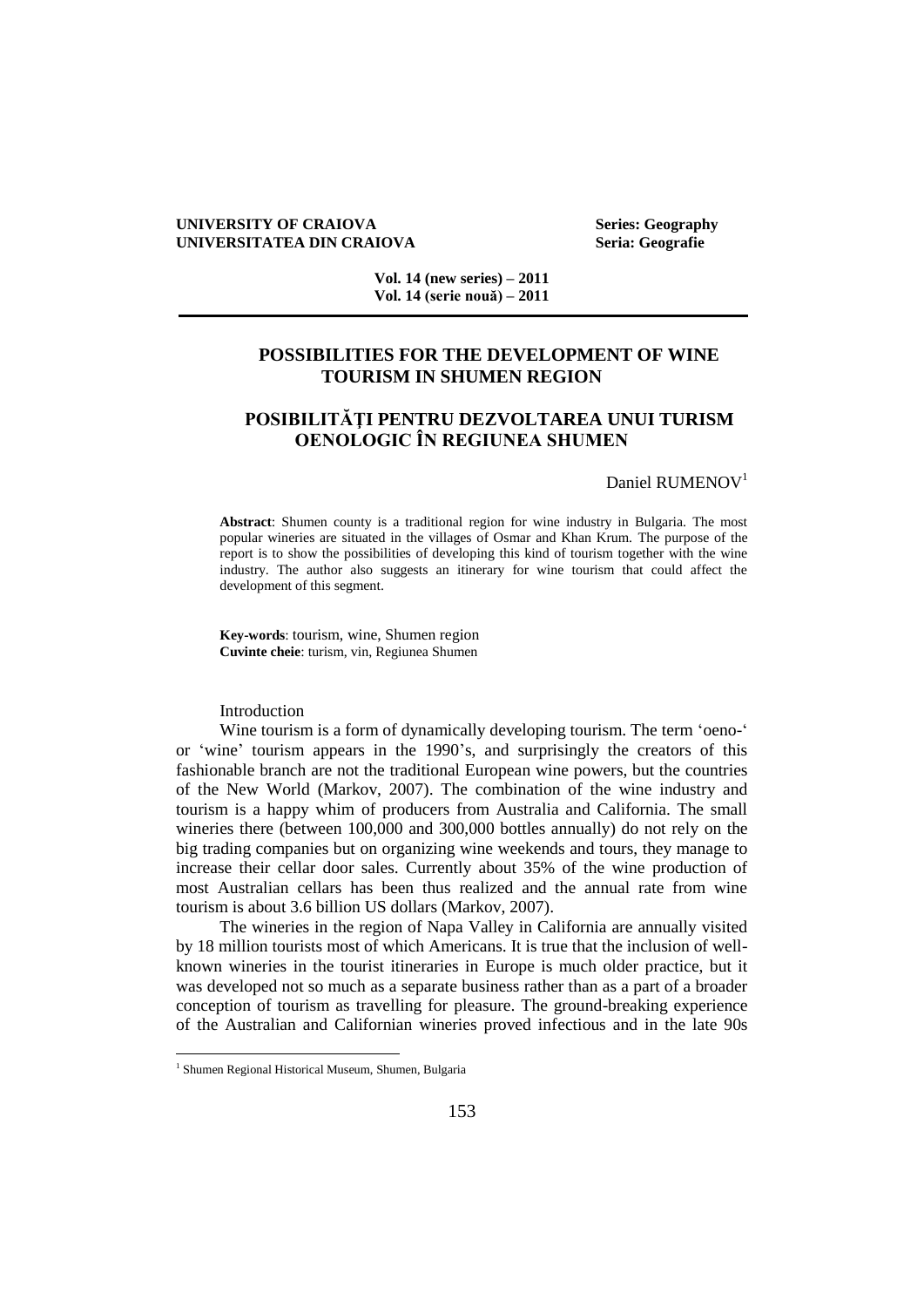almost all winemakers oriented themselves to this new type of tourism. Wine tours became a highly capitalized tourist product in Argentina, Chile, and South Africa as well as in the old wine powers like France, Spain, and Italy. Even Turkey, a country of no traditions in wine manufacturing, made fast progress in this field (Mileva 2004).

Surveys in Australia show that the basic motivation for participation in the vineyard and wine tours is connected with the following factors:

- Interest in wine (tasting, technology, purchase);
- Events and traditions connected with wine manufacture;
- Visiting relations:
- Desire to visit the village area including the places where wine can be tasted;
- Desire to meet the wine manufacturers;
- Desire to broaden the knowledge of wine and its production, etc.;
- Desire to meet local people, take part in the organized events connected with grapes and wine;
- Desire to visit other tourist sites (cultural) and seek new forms of tourist travelling.

In Europe, as it was mentioned above, the vineyard and wine tourism is very popular in the countries of highly developed wine culture, production and consumption like Germany and the countries of southern Europe. Recently it has also become popular in UK, the Netherlands and other countries.

Wine producers in Italy consider the vineyard and wine tourism as consequence of the following factors:

- The growing prestige of various kinds of wines, especially the high-quality ones;
- Stimulation of wine consumption;
- The increase of incomes of wine producers;
- Activities connected with preservation of the local cultural sites, national cuisine traditions and rituals, etc. (Markov, 2007, 62).

The path breaking work in wine tourism in Bulgaria was done in the 90s. Then several wineries like Damyanitsa, Lyaskovets, Osmar, Dimyat-Varna began offering organized wine-tasting sessions as well as other attractions.

Observations show that four or five years ago wine tourists in our country were predominantly foreigners, while today the ratio is 1:1, which is a clear indication of the good perspectives of this new field. Most new cellars have their own vineyards and rely on quality wines, which they sell at cellar door to restaurants and keen clients. Winery owners are well aware that wine tours are precisely one of the keys towards success and higher profits.

*One interesting itinerary offered in Bulgaria was designed by the BalkaNova tourist agency and is called 'Wine, folklore, history'. The tour starts in Sofia where the guests are introduced to the best Bulgarian wines. The Rila Monastery is visited on the second day where wines from the Logodazh (Broad*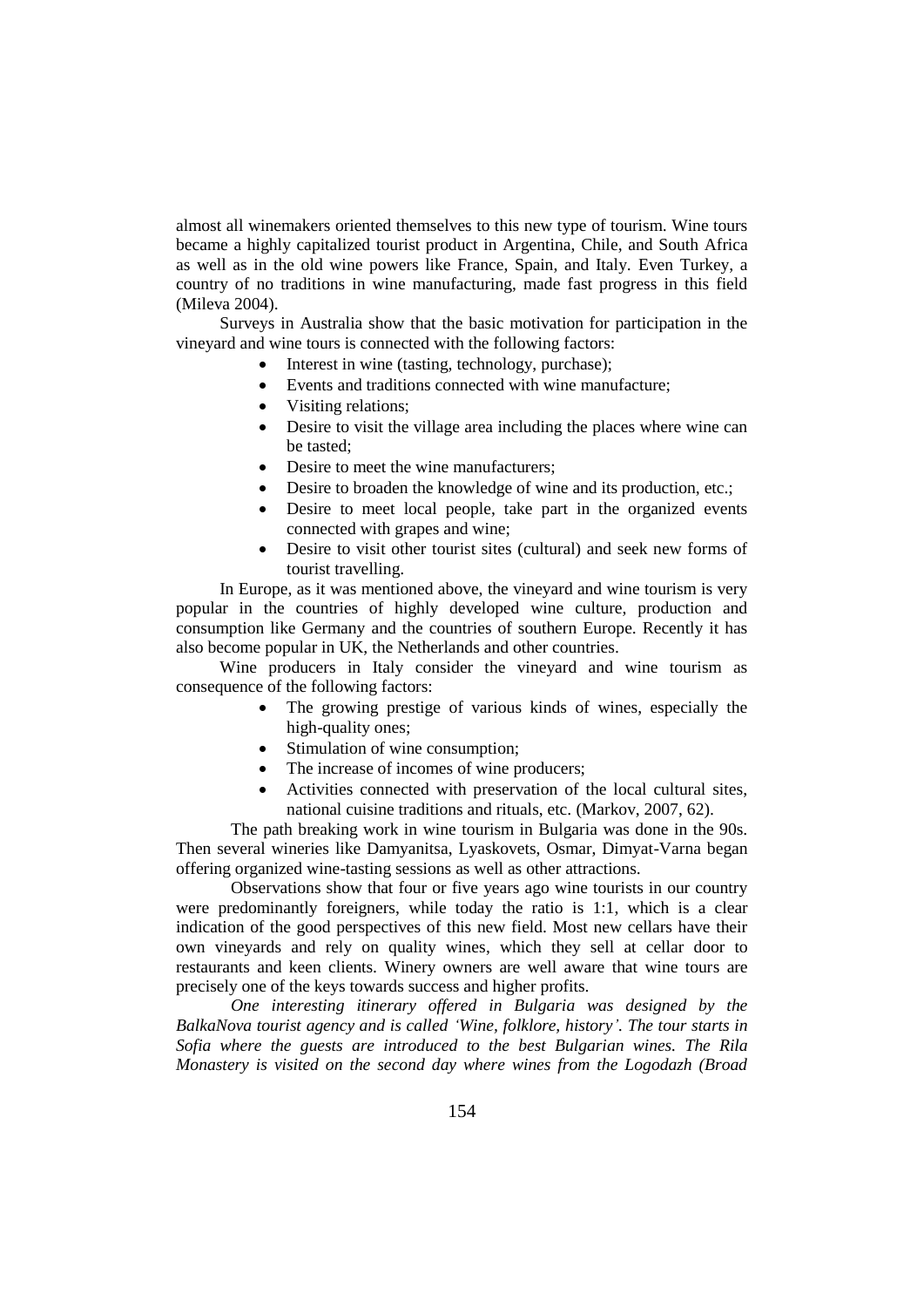*Melnik vine) and Damyanitsa cellars are tasted. Trips to Melnik and Bansko and a visit to Peshtera cellar are planned for the third day. The fourth day is dedicated to Plovdiv and Asenovgrad with visits to Vimprom Asenovgrad and Todoroff cellar and tasting of Mavrud and Merlot. On the fifth day there are trips to Starosel and the ancient Thracian cult complex there, Kazanlak, the Kazanlak Thracian Tomb ant the Rose museum with an evening devoted to tasting of the local Menada varieties. The sixth day is allocated for the cellar in Elenovo and the Old Cellar in Yambol. The seventh day is spent in Nessebar with a walking tour and a trip to Via Pontiaca cellar in Pomorie. From there the trip goes on to Varna and the Archaeological museum with the unique exhibition Treasures of Bulgaria. On the eighth day the guests visit Shumen, Madara Horserider, Osmar cellar and then they continue their trip on to Veliko Turnovo and taste wines from Lyaskovets winery. The ninth day is left for the Loviko-Suhindol winery with tasting of a selection of fine Gamza wines* (Fig. 1)*.* 



**Figure 1. Wine itinerary**

Wine tourism is a specific product. It combines travelling whose leading purpose is drinking wine, with culture, history, beautiful nature and good cuisine. All these things usually go together to provide a true wine experience. Wine has always been apprehended as related to a particular historical, cultural and gastronomic context. Wine tourism relies precisely on this feature for which reason the profile of its clientele is also specific. These are most often educated, intelligent and solvent people over there. Wine tourism belongs to the specific group of specialized types of tourism offering untraditional specific tourist products (Stoikova, 2009, p. 20).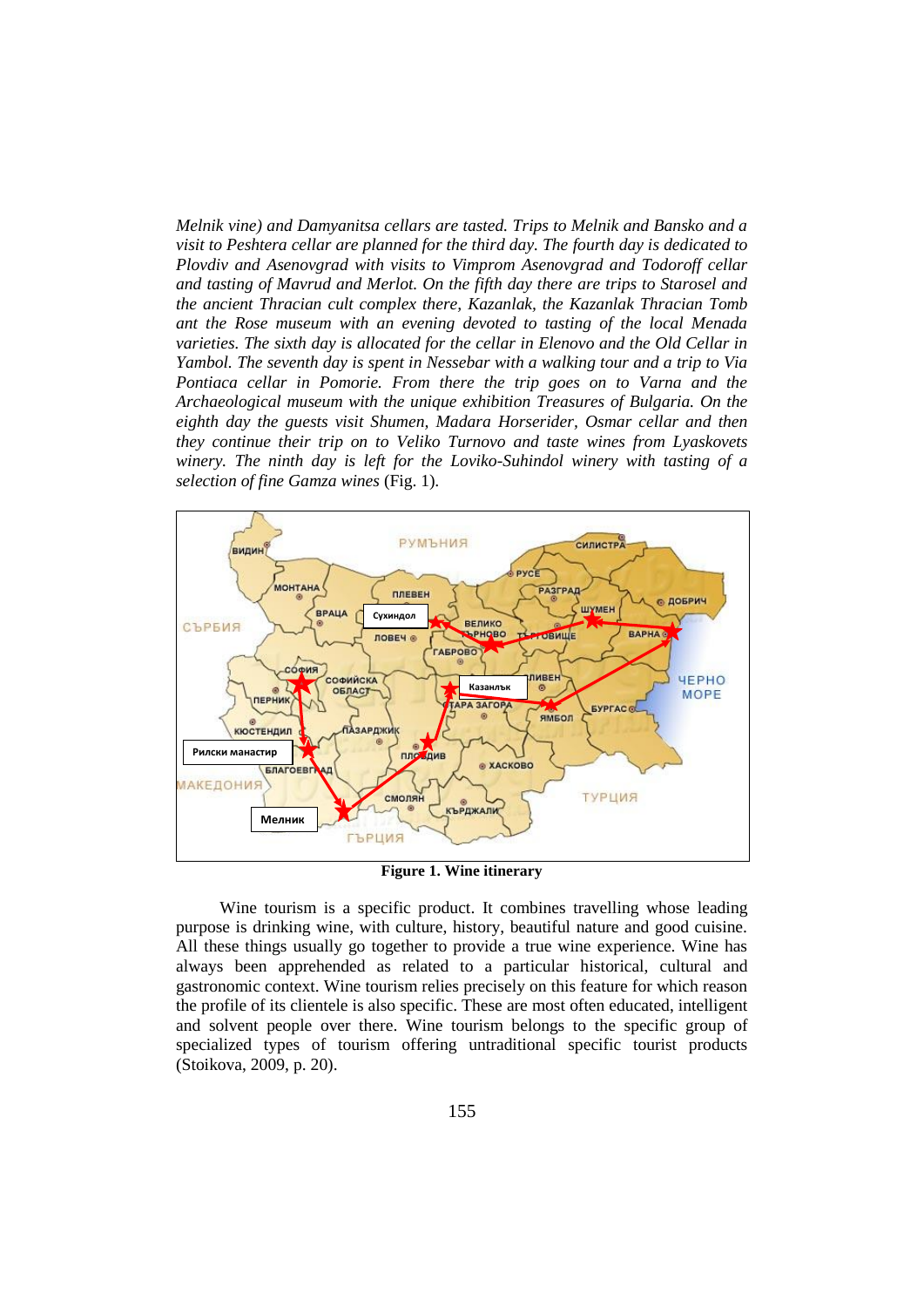It is defined as theme travelling (wine tours) whose purpose is visiting vine-growing regions, wineries and cellars combined with tasting of wines. However, certain authors define it as part of the village tourism, but it can also be a separate activity.

The participants in the wine tours can arbitrarily be classified as:

1/ Casual or curious tourists;

2/ Interested tourists;

3/ Initiated (devoted) tourists.

It is typical for the casual or curious tourists that they consider the wineries as attraction and the visit as a possibility for socializing. They do not have any good grounding in wine and vine-growing. The intensity of entertainment, animation, information on the wine and the region are the keys for keeping the attention of this kind of tourists.

The interested tourists have medium to high interest in wine and knowledge of vine-growing and wine manufacture. The visits to wineries are considered an attraction, but rarely a justified motive for travelling. They usually have certain experience in this: they have visited cellars, etc. It is enough for them to get information on the wines so as to excel among friends. They are usually ex curious tourists who were so impressed as to become interested.

The initiated are wine connoisseurs who often visit vine-growing regions. Their desire to visit a cellar or vine-growing region is a sufficient motivation for travelling. They have thorough grounding in wine and are interested in the manufacture and the kinds of wines. They buy wines, assess the special reserve wines of the oenotheques. The devoted tourists seek detailed information and possibilities to enrich their own knowledge.

The British, Germans and Scandinavians are among the keenest wine tour tourists. Data show that our cellars are visited by tourists from all over the world of various social status and position (Aleksieva & Stamov, 2003, 65-67).

The happy marriage between the pleasure of wine-tasting and travelling serves the interests of restaurant keepers, producers, traders, tourist agencies, hotel keepers, advertisement agents, etc. All that turns wine tourism into a prosperous branch of tourist business.

Bulgaria could turn into one of the most attractive destinations in this field not only for the good wines but also for its rich history. The memorials found in our lands connected with wine (mural paintings, bas-reliefs, ritual vessels and other archaeological monuments associated with wine from all historical eras encountered in the country.

## Wine tourism in the Shumen region

Shumen region in particular can offer such monuments as well. It is located in the central part of north-eastern Bulgaria and the north-eastern tourist region. Its administrative and territorial division includes 10 municipalities and 151 towns and villages. The population of the region is 2.6% of the country's population. The territory covers 3,390.2 square km. or 3.05% of Bulgaria's territory. It is extremely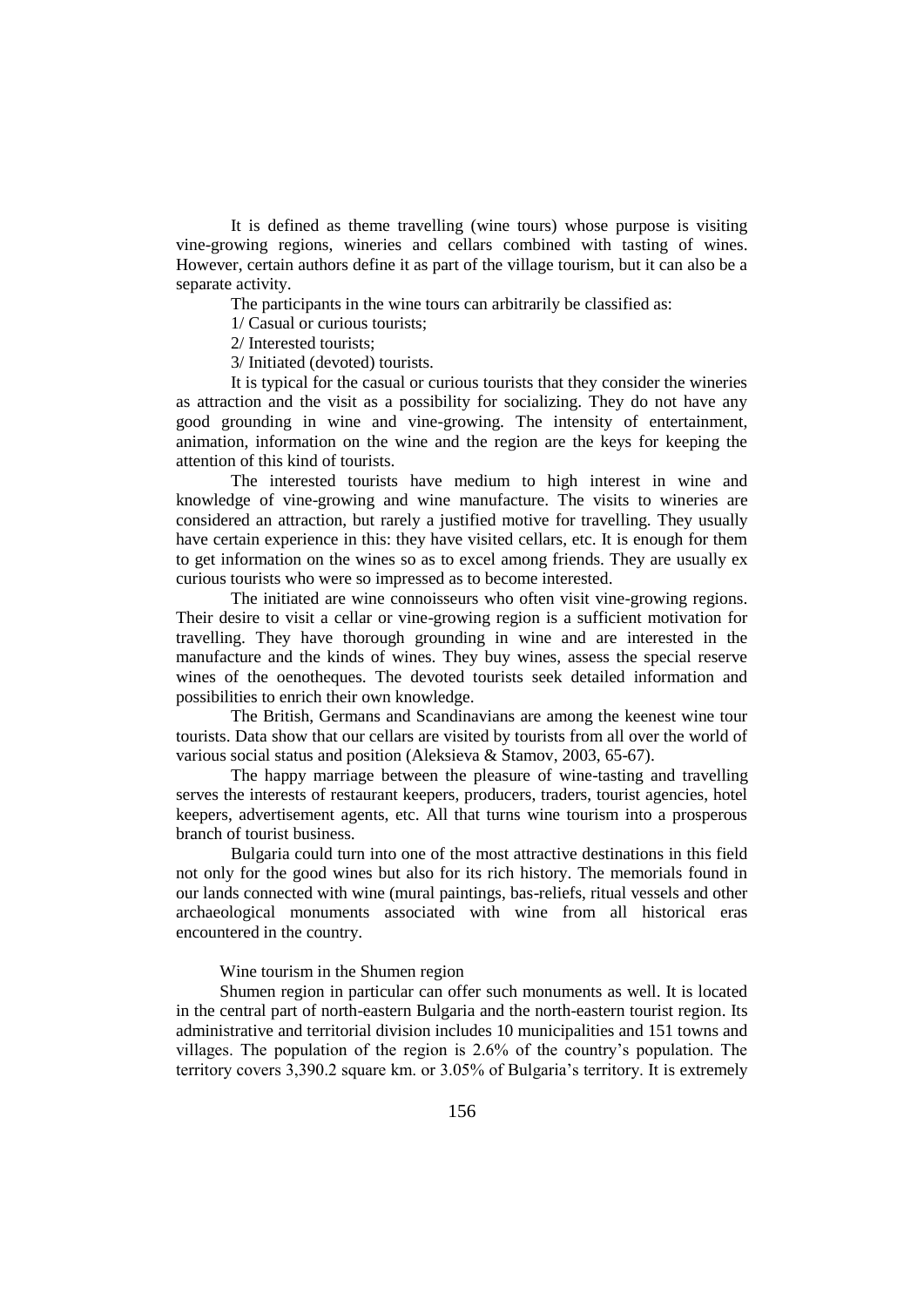valuable strategic point in north-eastern Bulgaria. The centre of the region, the town of Shumen, is situated 100 km from the big maritime centres Varna and Burgas and at the same distance from the Danubian ports Russe and Silistra.

The following five wine cellars occupying a deserved high place in the country and world wine market located in Shumen region are: Shumen Domaine Boyar, Preslav Vinex, Osmar wine cellar in the village of Osmar, Khan Krum cellar in the village of Khan Krum and Slunchev Zamak and Slancheva Dolina cellars in the village of Dragoevo.

Shumen Domaine Boyar is located in one of the well-known white wine regions in Bulgaria. It is a successor of Shumen Vinprom created in 1948. In the late '90s, the winery underwent overhaul, expansion and modernization. The large winery is located at the foot of Shumen plateau. After the acquisition of ownership on the fifty-year-old cellar in 1997, Domaine Boyar AD invested in leading wine technologies as to provide high quality for each bottle of wine reaching the consumers. Along with the innovative approach, there is also special consideration for preservation of the winery's traditions for the following generations. Grape varieties for the well-known wines like Chardonnay, Traminer, Muscat, Sauvignon Blanc and Merlot baric are grown in some vineyards around Shumen. Baric is a wine produced in casks according to the old tradition. The company exports wine to England, Sweden, the Netherlands, Norway and the eastern markets. These days the Russian market has been particularly successful.

The cool cellar for aging wine is at the guests' disposal. There is also a special room for tasting the wines with photos of the old cellar, the vineyards and vine-growing events showing the path of wine form the grapes to the glass. Traditional Bulgarian cheeses are offered along with the selection of wines. In addition, tourists are offered photos with the old basket press and tasting lists with information on the wines (*[www.infobulgaria.info](http://www.infobulgaria.info/)*, *[www.novinar.net](http://www.novinar.net/)*).

Vinex Preslav is located within the boundaries of the second Bulgarian capital Veliki Preslav (893-971). A winery, which functioned form the  $7<sup>th</sup>$  to the  $10<sup>th</sup>$  centuries was discovered in the outskirts of the town. Since that remote age vine-growing and wine manufacturing have been the occupations of the population from this region. It is extremely favourable for growing white grapes. The good climatic conditions and the successful technology yield the unique white wines of the Preslav region leaving unforgettable memories with both consumers and connoisseurs.

Vinex Preslav was created in 1948 under the name of State Spirit Monopoly with initial capacity of 600 tons of grapes and equipment of hand grape crushes and decanting pumps. Today the company has at its disposal modern technological equipment whose annual grape processing is 12,000 tons. The cellars have storage capacity of 15 million litres of wine. Near Veliki Preslav there is another cellar where Pino Gre, the first wine from a declared geographical regain, was created in 1979. The production of Vinex is currently exported to Russia, Estonia, Latvia, Germany, Poland, The Check Republic, Slovakia, USA, Japan, Israel and Austria.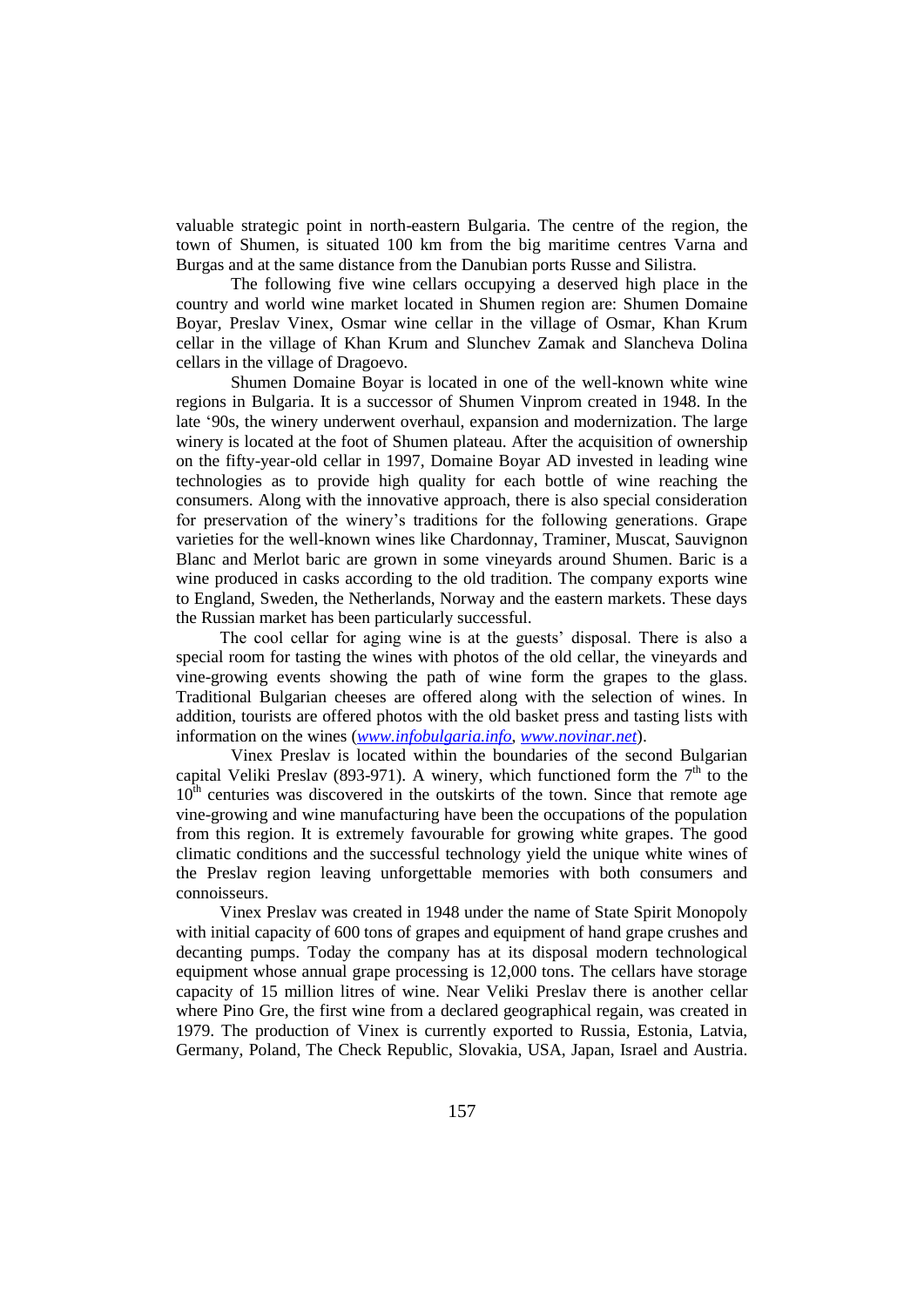The winery is one of the most dynamic and well-recognized wine producers (especially of white wines) and burnt wine (brandy) (*[www.domaineboyar.com](http://www.domaineboyar.com/)*).

The other winery in Shumen region which deserves special attention is Osmar in the namesake village. It is situated 17 km from Shumen and Veliki Preslav, 30 km from Targovishte and 100 km from Varna. The name of the village and wine are associated with the best Bulgarian pelin (unique wormwood wine, a beverage of forest herbs placed in aged wines). Fourteen years ago, in 1994, the traditions in pelin making were revived by the Vichevs brothers and today the winery produces its best production. In addition to pelin, Chardonnay, Cabernet Sauvignon and Merlot are also made here. Today the vineyards cover 2,000 square meters. The winery offers wonderful opportunities for wine tasting and wine tourism. It is annually visited by 6,000 Bulgarian and foreign tourists. They are offered to taste four kinds of wines, traditional Bulgarian cheeses, handmade bread in the accompaniment of Bulgarian folk music. There is also a wine shop where the guests can purchase the products of the cellar at special prices. There is also luxury accommodation offered to the guest at the Osmar residence.

The village of Osmar itself is also a tourist destination. It has been a member of BAVT (Bulgarian Association of Village Tourism) since 2004. It offers great opportunities for eco and village tourism. The famous Osmar rock monasteries are located here. In addition, esoterics organize their meetings there because of the particularly strong energy field. Osmar villagers are the only villagers in Bulgaria who have moved their trellis vines outside their yards onto the pavement so that they form a tunnel of vines along the main street. Trifon Zarezan (the Bulgarian wine holiday) is the best time to visit the village. There is an annual contest for the best pelin and wine and combined with the other attractions this would furnish the guests with unforgettable memories. Tourists can find accommodation at Sveshtarovs houses offering peace and tranquillity. An old cooperage of 70-year-old history can be seen in one of them. Some other attractions are the ride around the village in a donkey cart as well as Sts Constantine and Helena church known for its curative icons (*[www.vinex.bg](http://www.vinex.bg/)*).

One of the smaller cellars producing high quality wines is Khan Krum located in the namesake village a few km from Veliki Preslav. It was created in 1939 but its production today is much smaller than before. It is specialized in processing white grapes since the climatic conditions are favourable for growing white wine varieties, but it can bottle both red and white wines. Traminer form Khan Krum is a wine of recognized quality both in the Bulgarian and foreign market. It impresses with its exclusive gustatory qualities. The winery produces other quality wines as well, which are often winners of international awards: Muskat, Sauvignon Blanc and Chardonnay (*www.segabg.com* ).

The last two wineries under discussion are located in Preslav village of Dragoevo. Slunchev zamak (Sunny castle) is relatively new, created in 1972 as an affiliate of Vinprom Preslav. In 2001, it was privatized and since then it produces wines of its own trade mark: Muscat, Chardonnay, Misket, Traminer, Rkatsiteli, Cabernet Sauvignon, and Ugni Blanc.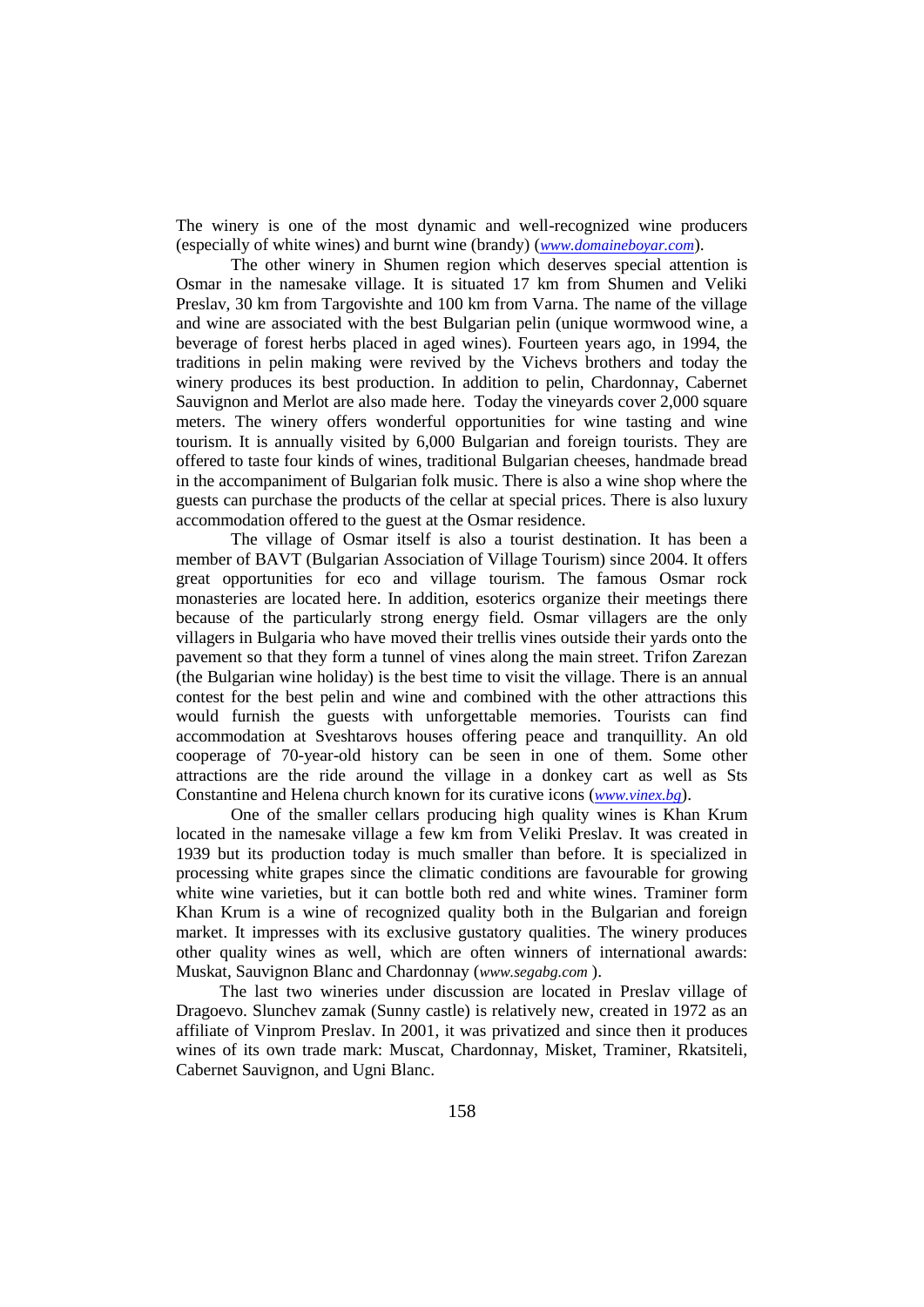The other company which works with Slunchev zamak winery is Sluncheva Dolina OOD also located in Dragoevo. It was founded in 1998. The primary processing of the grapes is done in Slunchev zamak winery. Sluncheva dolina (Sunny valley) produces, processes, bottles and sells high-quality white and red wines. Since 2000, the company has also used the Bag-in-box type of packaging for 1 to 10 litres. The winery produces wines from the following grape varieties: Cabernet Sauvignon, Merlot, Gamza, Traminer, Riesling, Sauvignon Blanc, Ugni Blanc, etc. The grapes come exclusively from the Black Sea region. The winery sells its production through long-term contracts with twelve countries in Europe and Asia. The basic trade orientation of the company is the foreign market, which covers 95% of the total production (*[www.bulgarianside.com](http://www.bulgarianside.com/)*, *www.sunvalleywineri.com*).

The village population is exclusively Bulgarian and has preserved the traditions for growing and processing of grapes thus making it very attractive for wine tours. Some authentic Bulgarian rituals of particular interest to the foreign tourists are also preserved. More over, it has guesthouses that can accommodate the tourists.

## Conclusion

Tourism provoked by wine industry is one of the fast-developing forms of specialized tourism, which has had a considerable share in the national tourist product in recent years. However, it has relatively low coverage in Shumen region. It is obvious from the fact that only 6,000 people visit Osmar cellar, which is a tiny portion of the massive stream of tourists visiting northern Black Sea coast. Guests are expected here only in summer vocation season and they usually come from this region. As a consequence, for example, the Sveshtarovs houses accept guests only form May to October. This is one drawback of the wine tourism practiced in the Shumen region. However, combined with eco and cultural tourism it could be practiced throughout the whole year. Special attention should be paid to the last itinerary. Many cultural monuments were preserved in Shumen region as a centre of the Bulgarian state in the early Middle Ages: the first capitals Pliska and Preslav, the cult settlement Madara, the Osmar rock monasteries, Shumen fortress and many others that could be used as additional attractions.

The term winescape has recently become popular. It defines a unique agricultural landscape combining three elements: grape production, activities connected with grape growing, places for wine production and storage. The preserved authentic ethnographic rituals and collections available in the discussed villages would certainly be very attractive especially to foreign visitors not only in the summer season. This combined with traditionally good wines from the region, Bulgarian cuisine, a good infrastructure (roads and accommodation) and, last but not least, the Bulgarian hospitality can make the wine tours in the region into an additional economic device for the increase of the population's welfare both in the municipality centre and the smaller town and villages discussed above.